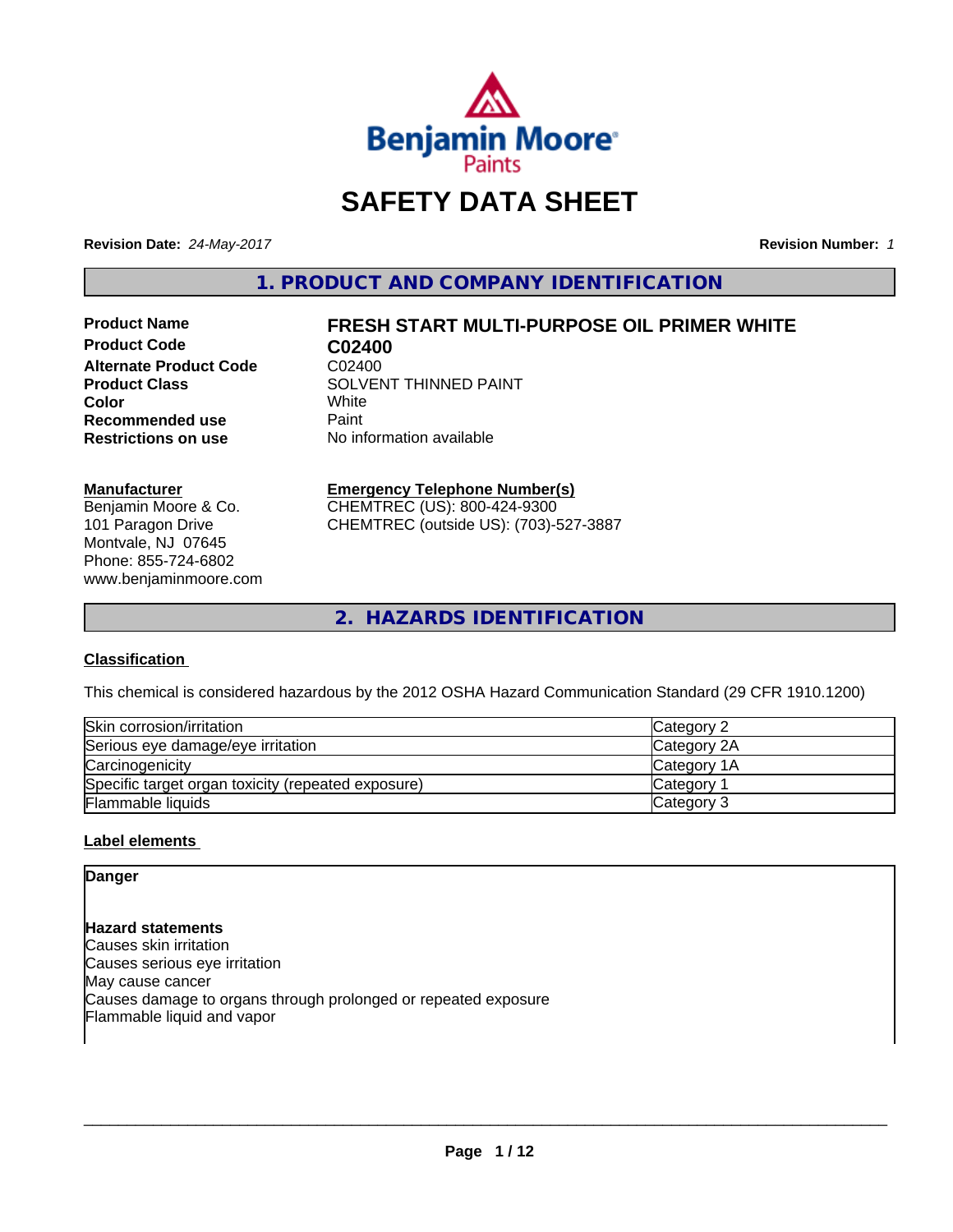

**Appearance** liquid

**Odor** little or no odor

### **Precautionary Statements - Prevention**

Obtain special instructions before use Do not handle until all safety precautions have been read and understood Use personal protective equipment as required Wash face, hands and any exposed skin thoroughly after handling Wear eye/face protection Do not breathe dust/fume/mist/vapors/spray Do not eat, drink or smoke when using this product Keep away from heat/sparks/open flames/hot surfaces, no smoking Keep container tightly closed Ground/bond container and receiving equipment Use explosion-proof electrical/ventilating/lighting/equipment Use only non-sparking tools Take precautionary measures against static discharge

### **Precautionary Statements - Response**

If exposed or concerned get medical attention

**Eyes**

If in eyes rinse cautiously with water for several minutes. Remove contact lenses, if present and easy to do. Continue rinsing

If eye irritation persists get medical attention

### **Skin**

If skin irritation occurs get medical attention

If on skin (or hair) take off immediately all contaminated clothing. Rinse skin with water

Wash contaminated clothing before reuse

### **Fire**

In case of fire use CO2, dry chemical, or foam for extinction

### **Precautionary Statements - Storage**

Store locked up Store in a well-ventilated place. Keep cool

### **Precautionary Statements - Disposal**

Dispose of contents/container to an approved waste disposal plant

### **Hazards not otherwise classified (HNOC)**

Rags, steel wool or waste soaked with this product may spontaneously catch fire if improperly discarded

### **Other information**

No information available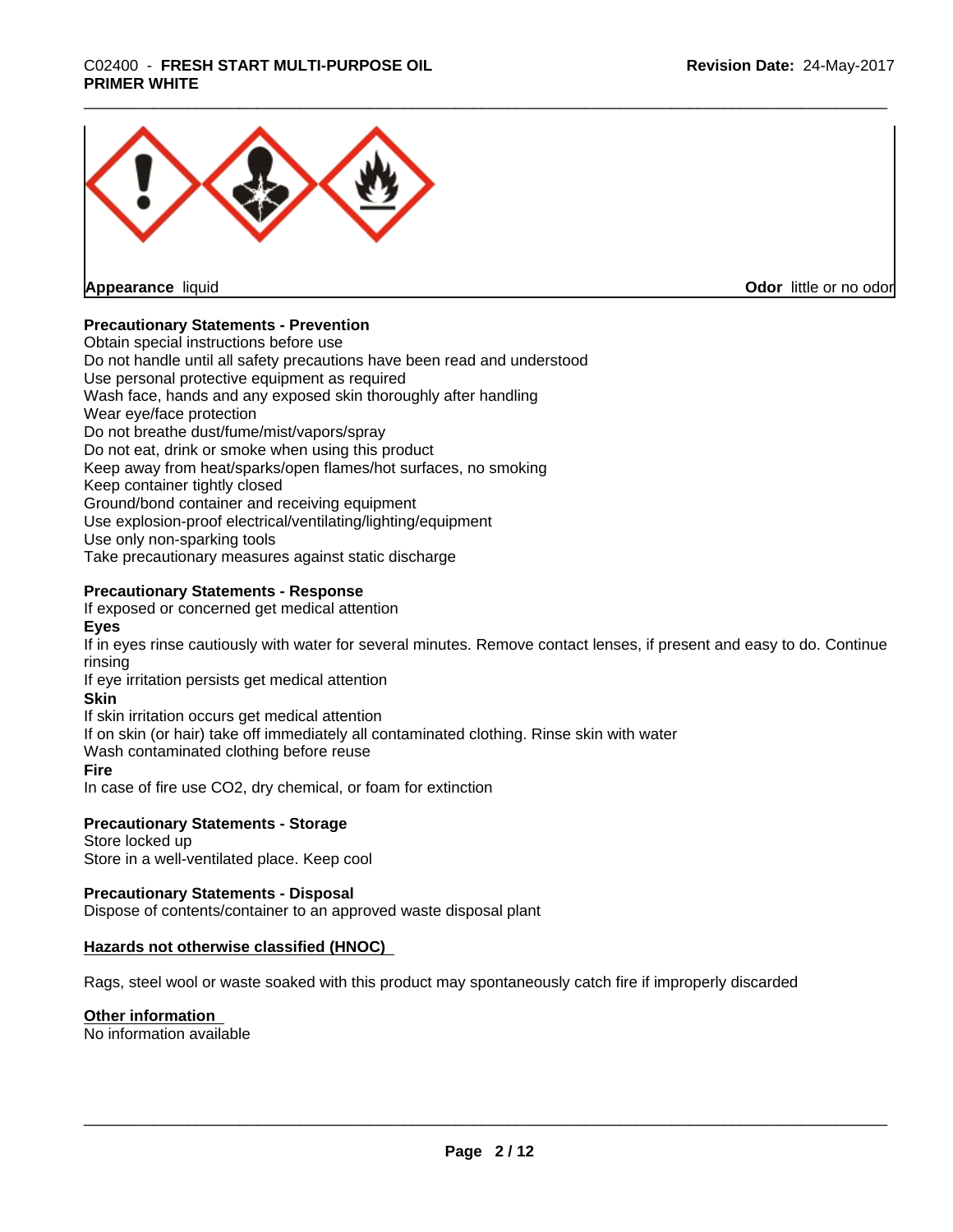# **3. COMPOSITION/INFORMATION ON INGREDIENTS**

| <b>Chemical Name</b>                         | <b>CAS-No</b>  | Weight % (max) |
|----------------------------------------------|----------------|----------------|
| Limestone                                    | 1317-65-3      | 40             |
| 4-Chlorobenzotrifluoride                     | 98-56-6        | ۱5             |
| Titanium dioxide                             | 13463-67-7     |                |
| Propylene Carbonate                          | 108-32-7       |                |
| Diatomaceous earth                           | 61790-53-2     |                |
| Solvent naphtha, petroleum, medium aliphatic | 64742-88-7     |                |
| Distillates, petroleum, hydrotreated light   | 64742-47-8     |                |
| Silica, crystalline                          | 14808-60-7     | 0.5            |
| Ethyl benzene                                | $100 - 41 - 4$ | 0.5            |

|                                                  | 4. FIRST AID MEASURES                                                                                                                                                                                                   |
|--------------------------------------------------|-------------------------------------------------------------------------------------------------------------------------------------------------------------------------------------------------------------------------|
| <b>General Advice</b>                            | If symptoms persist, call a physician. Show this safety data sheet to the doctor in<br>attendance.                                                                                                                      |
| <b>Eye Contact</b>                               | Immediately flush with plenty of water. After initial flushing, remove any contact<br>lenses and continue flushing for at least 15 minutes. Keep eye wide open while<br>rinsing. If symptoms persist, call a physician. |
| <b>Skin Contact</b>                              | Wash off immediately with soap and plenty of water removing all contaminated<br>clothes and shoes. If skin irritation persists, call a physician.                                                                       |
| <b>Inhalation</b>                                | Move to fresh air. If symptoms persist, call a physician.<br>If not breathing, give artificial respiration. Call a physician immediately.                                                                               |
| Ingestion                                        | Clean mouth with water and afterwards drink plenty of water. Do not induce<br>vomiting without medical advice. Never give anything by mouth to an unconscious<br>person. Consult a physician.                           |
| <b>Protection Of First-Aiders</b>                | Use personal protective equipment.                                                                                                                                                                                      |
| <b>Most Important</b><br><b>Symptoms/Effects</b> | No information available.                                                                                                                                                                                               |
| <b>Notes To Physician</b>                        | Treat symptomatically.                                                                                                                                                                                                  |

**5. FIRE-FIGHTING MEASURES**

| <b>Suitable Extinguishing Media</b>                                    | Foam, dry powder or water. Use extinguishing measures<br>that are appropriate to local circumstances and the<br>surrounding environment.                                       |
|------------------------------------------------------------------------|--------------------------------------------------------------------------------------------------------------------------------------------------------------------------------|
| <b>Protective Equipment And Precautions For</b><br><b>Firefighters</b> | As in any fire, wear self-contained breathing apparatus<br>pressure-demand, MSHA/NIOSH (approved or equivalent)<br>and full protective gear.                                   |
| <b>Specific Hazards Arising From The Chemical</b>                      | Combustible material. Closed containers may rupture if<br>exposed to fire or extreme heat. Keep product and empty<br>container away from heat and sources of ignition. Thermal |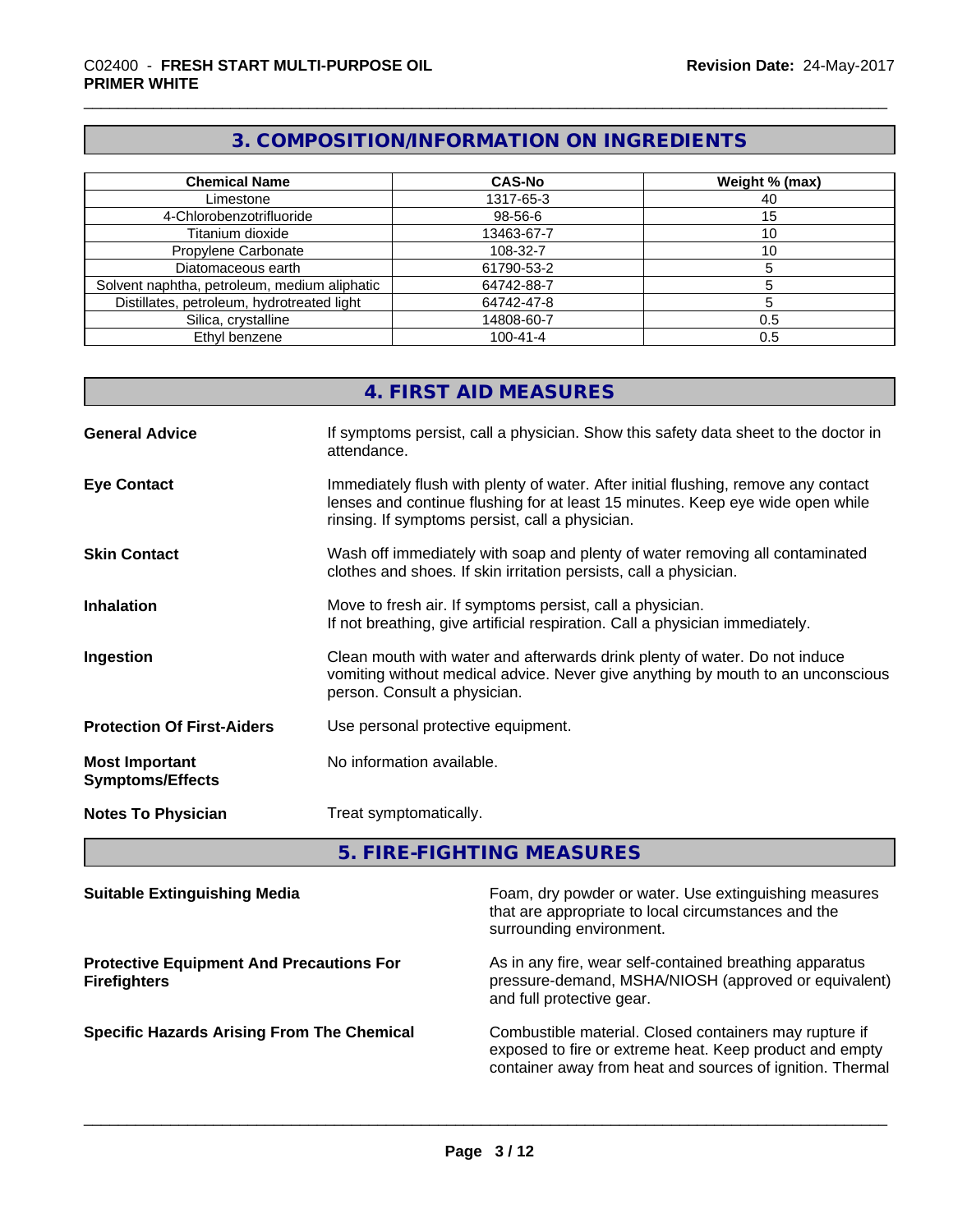|                                                                                                                              | decomposition can lead to release of irritating gases and<br>vapors. |
|------------------------------------------------------------------------------------------------------------------------------|----------------------------------------------------------------------|
| <b>Sensitivity To Mechanical Impact</b>                                                                                      | No.                                                                  |
| <b>Sensitivity To Static Discharge</b>                                                                                       | Yes                                                                  |
| <b>Flash Point Data</b><br>Flash Point (°F)<br>Flash Point (°C)<br><b>Flash Point Method</b>                                 | 104.0<br>40.0<br><b>PMCC</b>                                         |
| <b>Flammability Limits In Air</b>                                                                                            |                                                                      |
| <b>Lower Explosion Limit</b><br><b>Upper Explosion Limit</b>                                                                 | Not available<br>Not available                                       |
| <b>NFPA</b><br>Health: 1<br><b>Flammability: 2</b>                                                                           | <b>Special: Not Applicable</b><br><b>Instability: 0</b>              |
| <b>NFPA Legend</b><br>$\bigcap$ <b>N</b> Let $\bigcup$ $\bigcup$ $\bigcup$ $\bigcup$ $\bigcup$ $\bigcup$ $\bigcup$ $\bigcup$ |                                                                      |

- 0 Not Hazardous
- 1 Slightly
- 2 Moderate
- 3 High
- 4 Severe

*The ratings assigned are only suggested ratings, the contractor/employer has ultimate responsibilities for NFPA ratings where this system is used.*

*Additional information regarding the NFPA rating system is available from the National Fire Protection Agency (NFPA) at www.nfpa.org.*

|                                  | 6. ACCIDENTAL RELEASE MEASURES                                                                                                                                                                                                                                                                                                                                                                |
|----------------------------------|-----------------------------------------------------------------------------------------------------------------------------------------------------------------------------------------------------------------------------------------------------------------------------------------------------------------------------------------------------------------------------------------------|
| <b>Personal Precautions</b>      | Use personal protective equipment. Remove all sources of ignition.                                                                                                                                                                                                                                                                                                                            |
| <b>Other Information</b>         | Prevent further leakage or spillage if safe to do so. Do not allow material to<br>contaminate ground water system. Prevent product from entering drains. Do not<br>flush into surface water or sanitary sewer system. Local authorities should be<br>advised if significant spillages cannot be contained.                                                                                    |
| <b>Environmental Precautions</b> | See Section 12 for additional Ecological Information.                                                                                                                                                                                                                                                                                                                                         |
| <b>Methods For Clean-Up</b>      | Dam up. Soak up with inert absorbent material. Pick up and transfer to properly<br>labeled containers. Clean contaminated surface thoroughly.                                                                                                                                                                                                                                                 |
|                                  | 7. HANDLING AND STORAGE                                                                                                                                                                                                                                                                                                                                                                       |
| <b>Handling</b>                  | Use only in area provided with appropriate exhaust ventilation. Do not breathe<br>vapors or spray mist. Wear personal protective equipment. Take precautionary<br>measures against static discharges. To avoid ignition of vapors by static electricity<br>discharge, all metal parts of the equipment must be grounded. Keep away from<br>open flames, hot surfaces and sources of ignition. |
| <b>Storage</b>                   | Keep containers tightly closed in a dry, cool and well-ventilated place. Keep away<br>from heat. Keep away from open flames, hot surfaces and sources of ignition.                                                                                                                                                                                                                            |
|                                  |                                                                                                                                                                                                                                                                                                                                                                                               |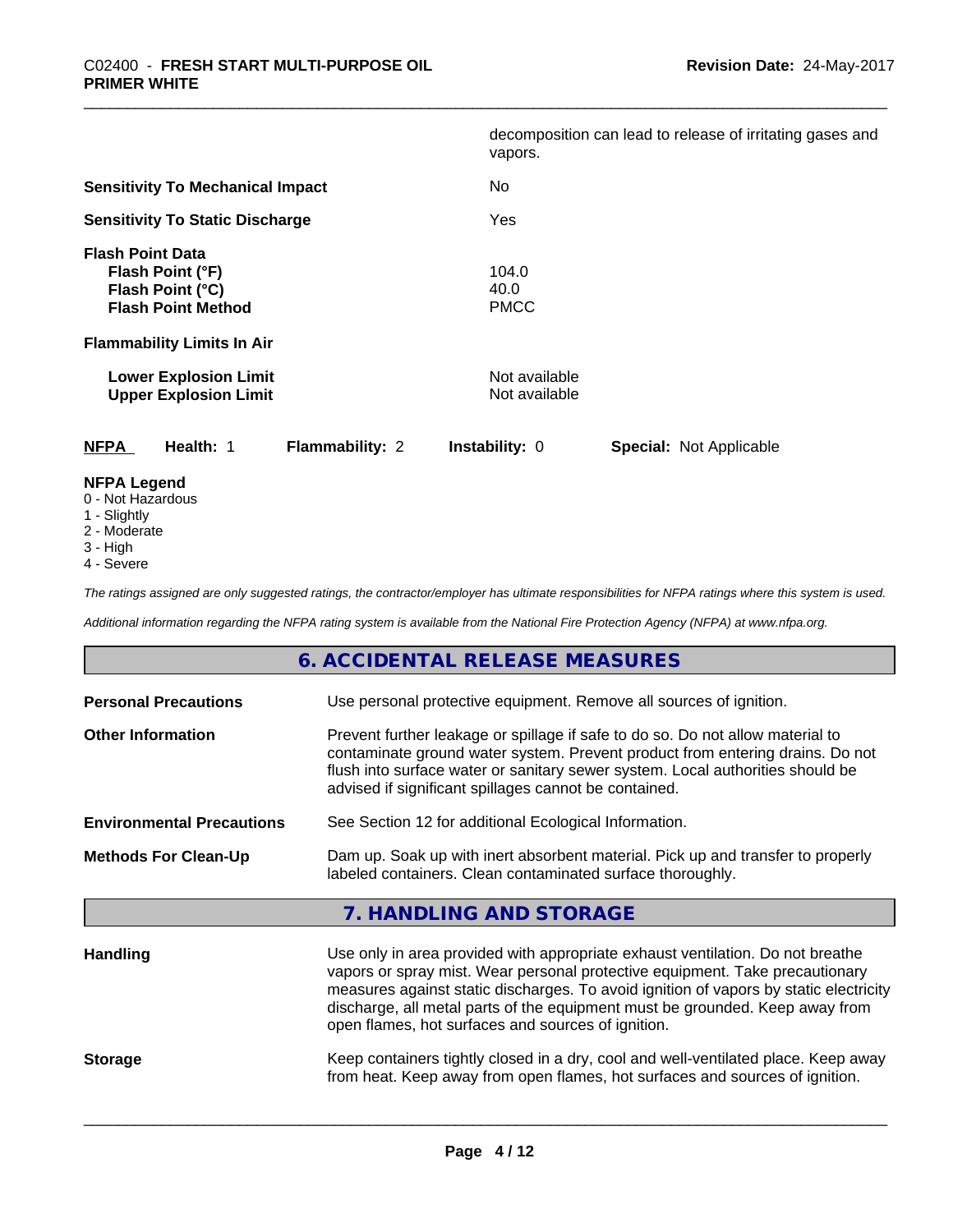Keep in properly labeled containers. Keep out of the reach of children.

**DANGER** - Rags, steel wool or waste soaked with this product may spontaneously catch fire if improperly discarded. Immediately after use, place rags, steel wool or waste in a sealed water-filled metal container.

**Incompatible Materials Incompatible with strong acids and bases and strong oxidizing agents.** 

**8. EXPOSURE CONTROLS / PERSONAL PROTECTION**

### **Exposure Limits**

| <b>Chemical Name</b>     | <b>ACGIH</b>                    | <b>OSHA</b>                 |
|--------------------------|---------------------------------|-----------------------------|
| Limestone                | N/E                             | 15 mg/m $3$ - TWA           |
|                          |                                 | $5 \text{ mg/m}^3$ - TWA    |
| 4-Chlorobenzotrifluoride | $2.5 \text{ mg/m}^3$ - TWA      | $2.5 \text{ mg/m}^3$ - TWA  |
| Titanium dioxide         | 10 mg/m $3$ - TWA               | 15 mg/m $3$ - TWA           |
| Diatomaceous earth       | N/E                             |                             |
|                          |                                 | 20 mppcf - TWA              |
| Silica, crystalline      | $0.025$ mg/m <sup>3</sup> - TWA |                             |
| Ethyl benzene            | 20 ppm - TWA                    | 100 ppm - TWA               |
|                          |                                 | 435 mg/m <sup>3</sup> - TWA |

#### **Legend**

ACGIH - American Conference of Governmental Industrial Hygienists Exposure Limits OSHA - Occupational Safety & Health Administration Exposure Limits N/E - Not Established

**Engineering Measures** Ensure adequate ventilation, especially in confined areas.

### **Personal Protective Equipment**

| <b>Eye/Face Protection</b><br><b>Skin Protection</b><br><b>Respiratory Protection</b> | Safety glasses with side-shields.<br>Long sleeved clothing. Protective gloves.<br>In operations where exposure limits are exceeded, use a NIOSH approved<br>respirator that has been selected by a technically qualified person for the specific<br>work conditions. When spraying the product or applying in confined areas, wear a<br>NIOSH approved respirator specified for paint spray or organic vapors. |
|---------------------------------------------------------------------------------------|----------------------------------------------------------------------------------------------------------------------------------------------------------------------------------------------------------------------------------------------------------------------------------------------------------------------------------------------------------------------------------------------------------------|
| <b>Hygiene Measures</b>                                                               | Avoid contact with skin, eyes and clothing. Remove and wash contaminated<br>clothing before re-use. Wash thoroughly after handling. When using do not eat,<br>drink or smoke.                                                                                                                                                                                                                                  |

### **9. PHYSICAL AND CHEMICAL PROPERTIES**

**Appearance** liquid **Odor Odor Odor Odor Odor** *CODOR CODOR CODOR CODOR CODOR CODOR CODOR CODOR CODOR CODOR CODOR CODOR CODOR CODOR CODOR CODOR CODOR CODOR CODOR* **Density (Ibs/gal)** 13.2 - 12.5<br> **Specific Gravity** 1.58 - 1.62 **Specific Gravity** 

**Odor Threshold** No information available **pH pH**  $\blacksquare$ **Viscosity (cps)** No information available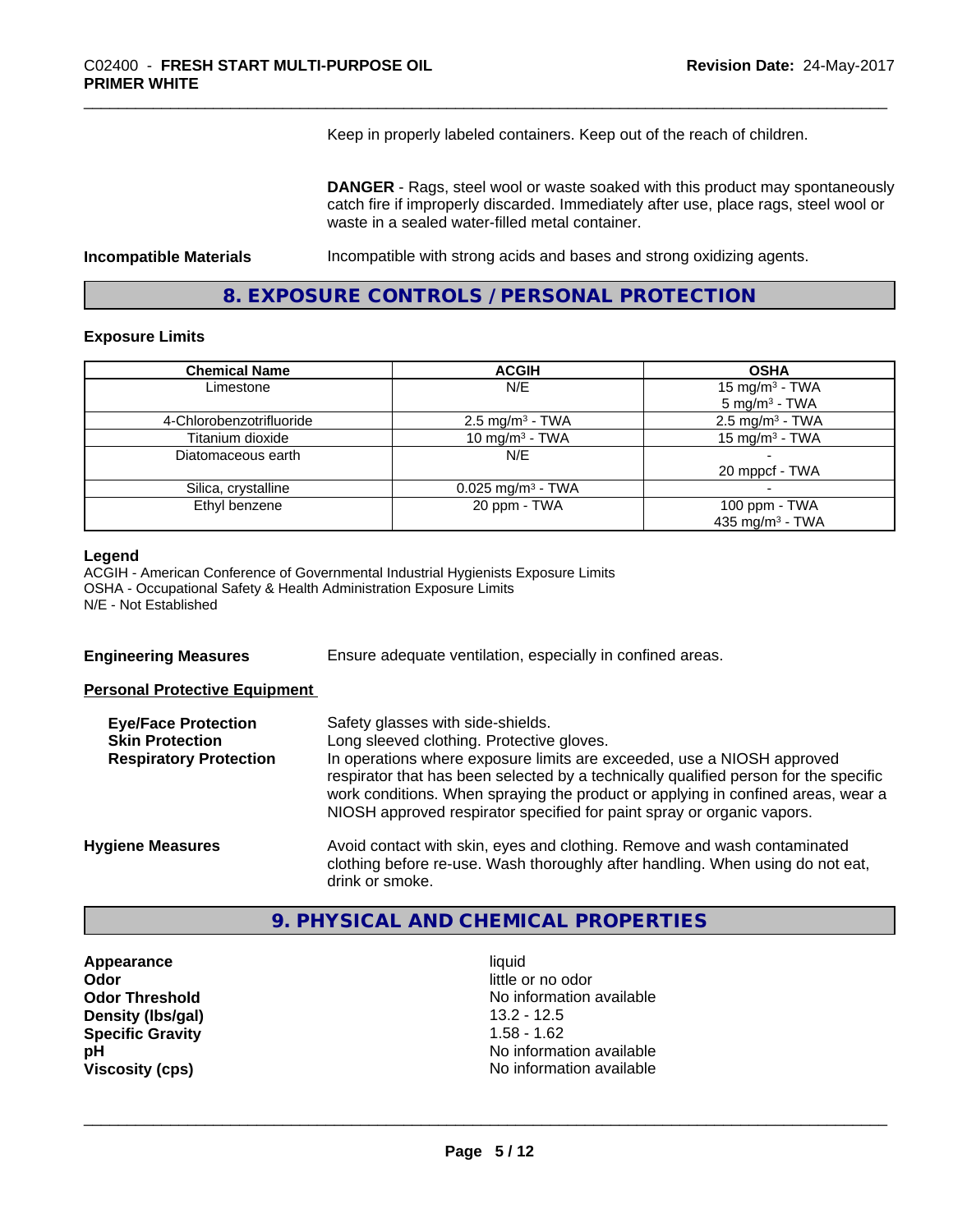**Solubility**<br> **No** information available<br> **Water Solubility**<br> **No** information available **Water Solubility**<br> **Evaporation Rate**<br> **Evaporation Rate**<br> **Evaporation Rate Vapor Pressure**<br> **Vapor Density**<br> **Vapor Density**<br> **Vapor Density**<br> **Vapor Algebra Algebra Algebra Algebra Algebra Algebra Algebra Algebra Algebra Algebra Algebra Algebra Algebra Algebra Algebra Algebra Algebra Algebra Al** Wt. % Solids **Vol. % Solids** 55 - 65 **Wt. % Volatiles** 25 - 35 **Vol. % Volatiles VOC Regulatory Limit (g/L)** < 100 **Boiling Point (°F)** 275.0 **Boiling Point (°C)** 135.0 **Freezing Point (°F)**<br> **Freezing Point (°C)**<br> **Freezing Point (°C)**<br> **No information available Flash Point (°F)** 104.0 **Flash Point (°C)** 40.0 **Flash Point Method Flammability (solid, gas)** Not applicable **Upper Explosion Limit**<br> **Lower Explosion Limit**<br> **Lower Explosion Limit** (No information available) **Lower Explosion Limit Autoignition Temperature (°F)** No information available **Autoignition Temperature (°C)** No information available **Decomposition Temperature (°F)** No information available **Decomposition Temperature (°C)** No information available **Partition Coefficient (n-octanol/water)** No information available

**Evaporation Rate** No information available **No information available**<br>65 - 75 **Freezing Point (°C)** No information available

# **10. STABILITY AND REACTIVITY**

| <b>Reactivity</b>                         | Not Applicable                                                                           |
|-------------------------------------------|------------------------------------------------------------------------------------------|
| <b>Chemical Stability</b>                 | Stable under normal conditions. Hazardous polymerisation<br>does not occur.              |
| <b>Conditions To Avoid</b>                | Keep away from open flames, hot surfaces, static<br>electricity and sources of ignition. |
| <b>Incompatible Materials</b>             | Incompatible with strong acids and bases and strong<br>oxidizing agents.                 |
| <b>Hazardous Decomposition Products</b>   | Thermal decomposition can lead to release of irritating<br>gases and vapors.             |
| <b>Possibility Of Hazardous Reactions</b> | None under normal conditions of use.                                                     |

### **11. TOXICOLOGICAL INFORMATION**

### **Product Information**

### **Information on likely routes of exposure**

**Principal Routes of Exposure** Eye contact, skin contact and inhalation.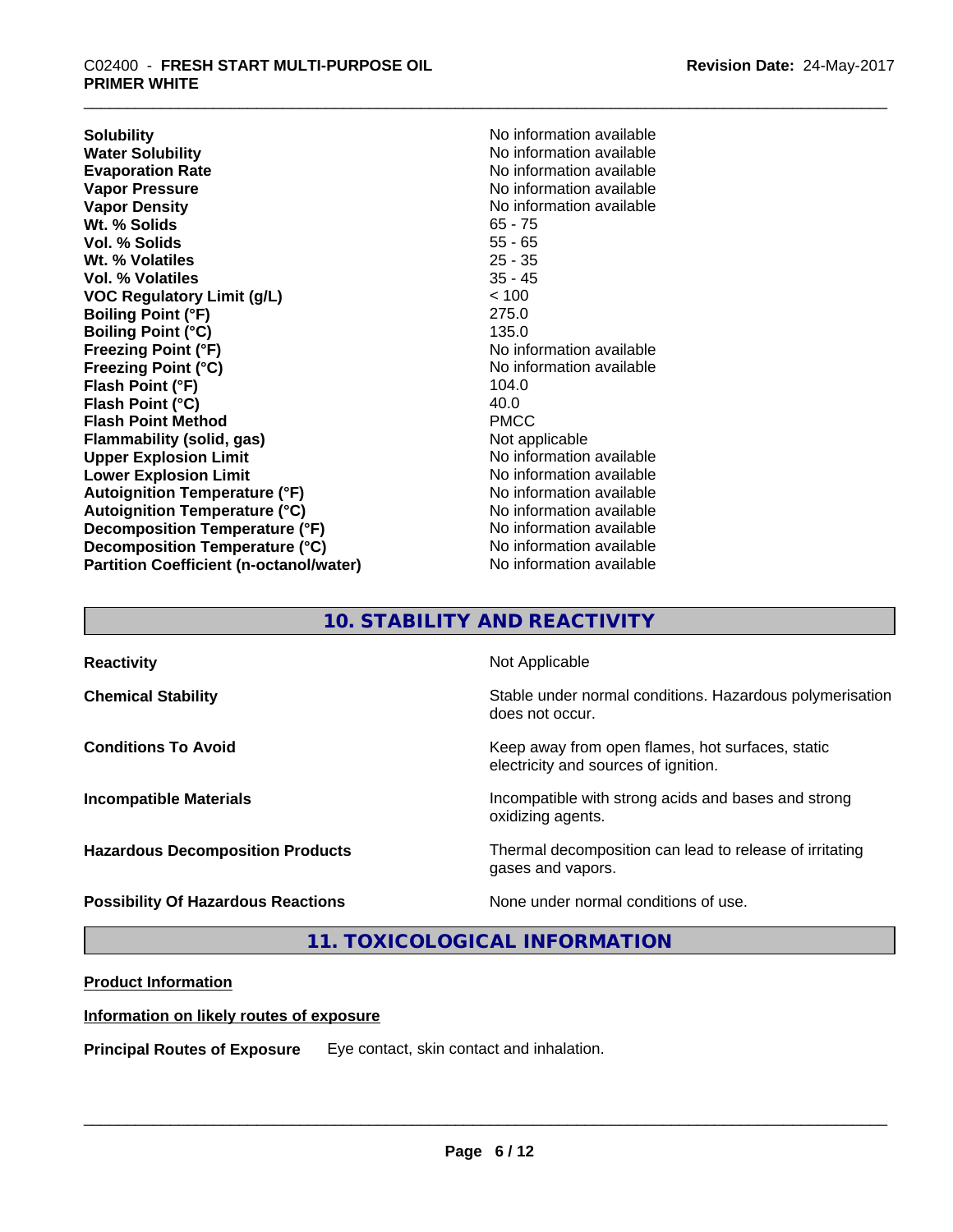### **Acute Toxicity Product Information** Repeated or prolonged exposure to organic solvents may lead to permanent brain and nervous system damage. Intentional misuse by deliberately concentrating and inhaling vapors may be harmful or fatal. **Information on toxicological effects Symptoms** No information available. **Delayed and immediate effects as well as chronic effects from short and long-term exposure Eye contact** Contact With eyes may cause irritation. **Skin contact** May cause skin irritation and/or dermatitis. Prolonged skin contact may defat the skin and produce dermatitis. **Ingestion Ingestion may cause irritation to mucous membranes. Small amounts of this** product aspirated into the respiratory system during ingestion or vomiting may cause mild to severe pulmonary injury, possibly progressing to death. **Inhalation High vapor / aerosol concentrations are irritating to the eyes, nose, throat and** lungs and may cause headaches, dizziness, drowsiness, unconsciousness, and other central nervous system effects. **Sensitization:** No information available. **Neurological Effects** No information available. **Mutagenic Effects** No information available. **Reproductive Effects** No information available.<br> **Developmental Effects** No information available. **Developmental Effects Target Organ Effects** No information available. **STOT - repeated exposure** Causes damage to organs through prolonged or repeated exposure if inhaled. Contains: Crystalline Silica which has been determined to be carcinogenic to humans by IARC when in respirable form. Risk of cancer depends on duration and level of inhalation exposure to spray mist or dust from sanding the dried paint. **STOT** - **single exposure** No information available. **Other adverse effects** No information available. **Aspiration Hazard** May be harmful if swallowed and enters airways. Small amounts of this product aspirated into the respiratory system during ingestion or vomiting may cause mild to severe pulmonary injury, possibly progressing to death.

### **Numerical measures of toxicity**

### **The following values are calculated based on chapter 3.1 of the GHS document**

| <b>ATEmix (oral)</b> | 41287 mg/kg |
|----------------------|-------------|
| ATEmix (dermal)      | 14810 mg/kg |

### **Component**

### **Acute Toxicity**

4-Chlorobenzotrifluoride LD50 Oral: (Rat) mg/kg LD50 Dermal: mg/kg (Rabbit) LC50 Inhalation (Vapor): mg/L (Rat, 4 hr.) Titanium dioxide LD50 Oral: > 10000 mg/kg (Rat)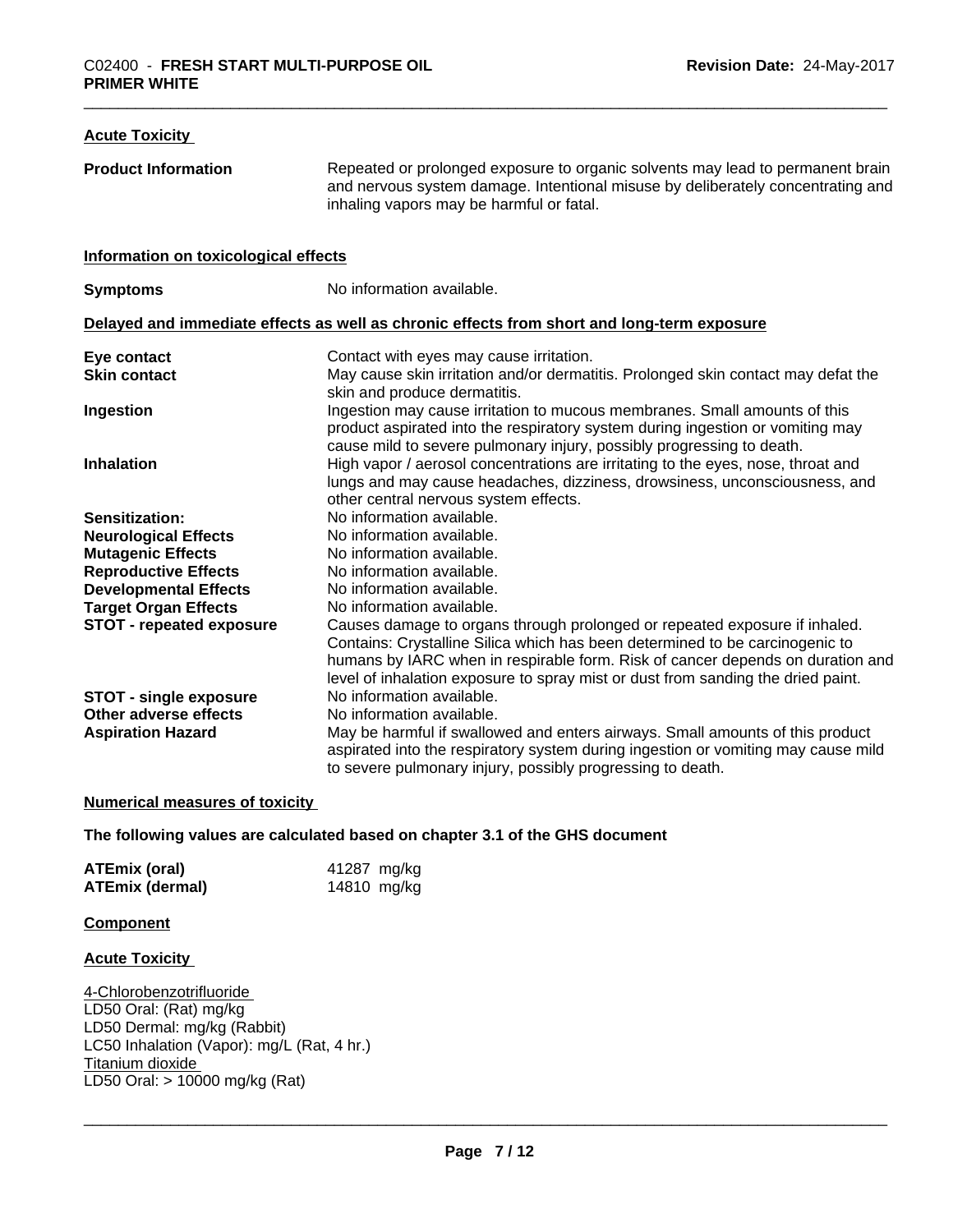Solvent naphtha, petroleum, medium aliphatic LD50 Oral: > 6240 mg/kg (Rat) LD50 Dermal: > 3120 mg/kg (Rabbit) LC50 Inhalation (Vapor): 1400 ppm (Rat, 4 hr.) Distillates, petroleum, hydrotreated light LD50 Oral: > 5,000 mg/kg (Rat) LD50 Dermal: > 3,000 mg/kg (Rabbit) Silica, crystalline LD50 Oral: 500 mg/kg (Rat) Ethyl benzene LD50 Oral: mg/kg (Rat) LD50 Dermal: > mg/kg (Rabbit) LC50 Inhalation (Vapor): mg/m<sup>3</sup> (Rat, 2 hr.)

### **Carcinogenicity**

*The information below indicateswhether each agency has listed any ingredient as a carcinogen:.*

| <b>Chemical Name</b> | <b>IARC</b>          | <b>NTP</b>  | <b>OSHA Carcinogen</b> |
|----------------------|----------------------|-------------|------------------------|
|                      | 2B - Possible Human  |             | Listed                 |
| Titanium dioxide     | Carcinogen           |             |                        |
|                      | 1 - Human Carcinogen | Known Human | Listed                 |
| Silica, crystalline  |                      | Carcinogen  |                        |
|                      | 2B - Possible Human  |             | Listed                 |
| Ethyl benzene        | Carcinogen           |             |                        |

• Crystalline Silica has been determined to be carcinogenic to humans by IARC (1) when in respirable form. Risk of cancer depends on duration and level of inhalation exposure to spray mist or dust from sanding the dried paint.• Although IARC has classified titanium dioxide as possibly carcinogenic to humans (2B), their summary concludes: "No significant exposure to titanium dioxide is thought to occur during the use of products in which titanium dioxide is bound to other materials, such as paint."

### **Legend**

IARC - International Agency for Research on Cancer NTP - National Toxicity Program OSHA - Occupational Safety & Health Administration

**12. ECOLOGICAL INFORMATION**

### **Ecotoxicity Effects**

The environmental impact of this product has not been fully investigated.

### **Product Information**

### **Acute Toxicity to Fish**

No information available

### **Acute Toxicity to Aquatic Invertebrates**

No information available

### **Acute Toxicity to Aquatic Plants**

No information available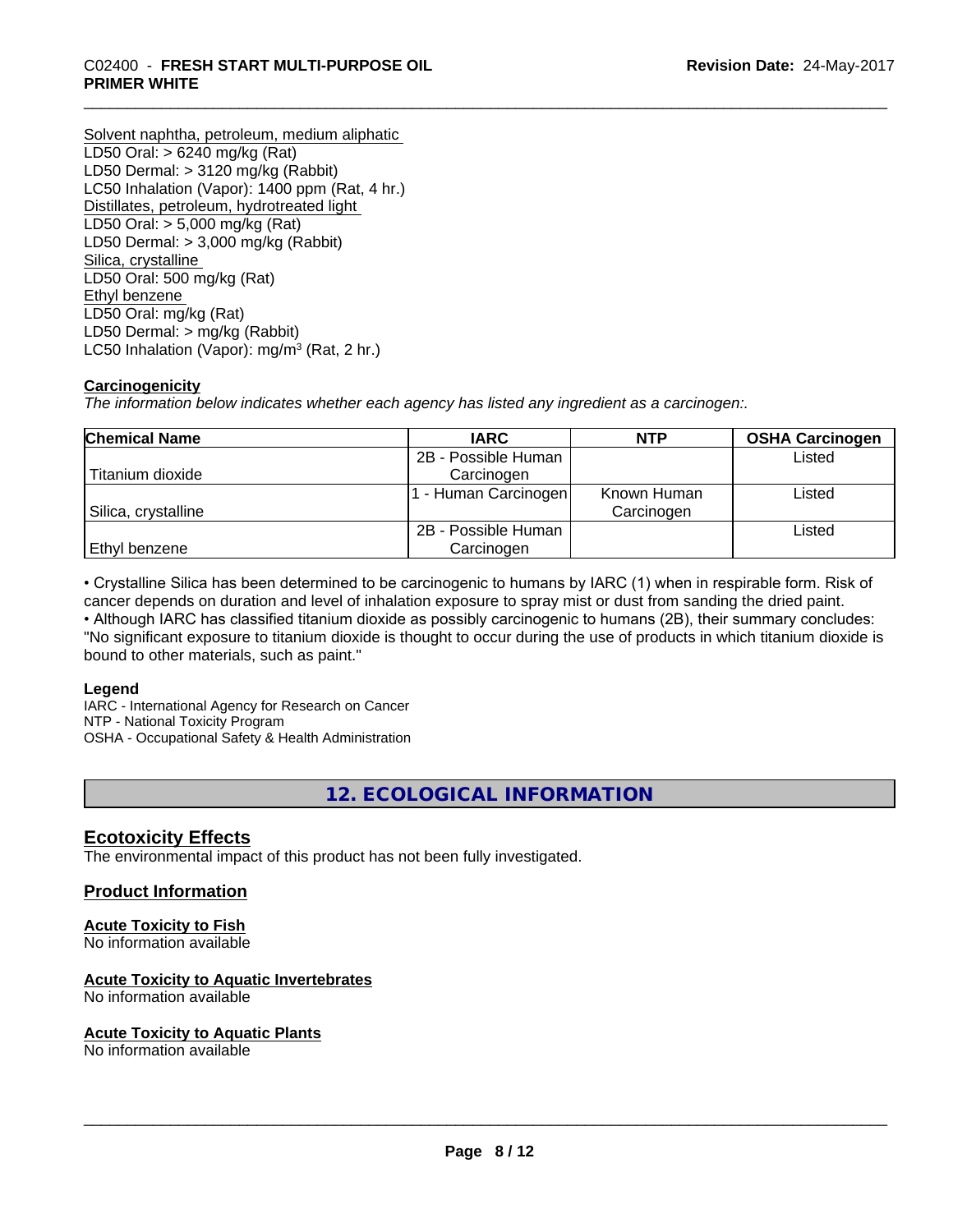### **Persistence / Degradability**

No information available.

### **Bioaccumulation / Accumulation**

No information available.

### **Mobility in Environmental Media**

No information available.

### **Ozone**

No information available

### **Component**

### **Acute Toxicity to Fish**

Titanium dioxide  $LC50:$  > 1000 mg/L (Fathead Minnow - 96 hr.) Ethyl benzene LC50: 12.1 mg/L (Fathead Minnow - 96 hr.)

### **Acute Toxicity to Aquatic Invertebrates**

Ethyl benzene EC50: 1.8 mg/L (Daphnia magna - 48 hr.)

### **Acute Toxicity to Aquatic Plants**

Ethyl benzene EC50: 4.6 mg/L (Green algae (Scenedesmus subspicatus), 72 hrs.)

|                                | 13. DISPOSAL CONSIDERATIONS                                                                                                                                                                                               |
|--------------------------------|---------------------------------------------------------------------------------------------------------------------------------------------------------------------------------------------------------------------------|
| <b>Waste Disposal Method</b>   | Dispose of in accordance with federal, state, and local regulations. Local<br>requirements may vary, consult your sanitation department or state-designated<br>environmental protection agency for more disposal options. |
| <b>Empty Container Warning</b> | Emptied containers may retain product residue. Follow label warnings even after<br>container is emptied. Residual vapors may explode on ignition.                                                                         |
|                                | 14. TRANSPORT INFORMATION                                                                                                                                                                                                 |

| <b>DOT</b>                      |                                     |
|---------------------------------|-------------------------------------|
| <b>Proper Shipping Name</b>     | Paint                               |
| <b>Hazard Class</b>             | 3                                   |
| UN-No                           | UN1263                              |
| <b>Packing Group</b>            | Ш                                   |
| <b>Reportable Quantity (RQ)</b> | Xylenes mixed isomers: RQ kg= 45.40 |
| <b>Description</b>              | UN1263, Paint, 3, III, RQ           |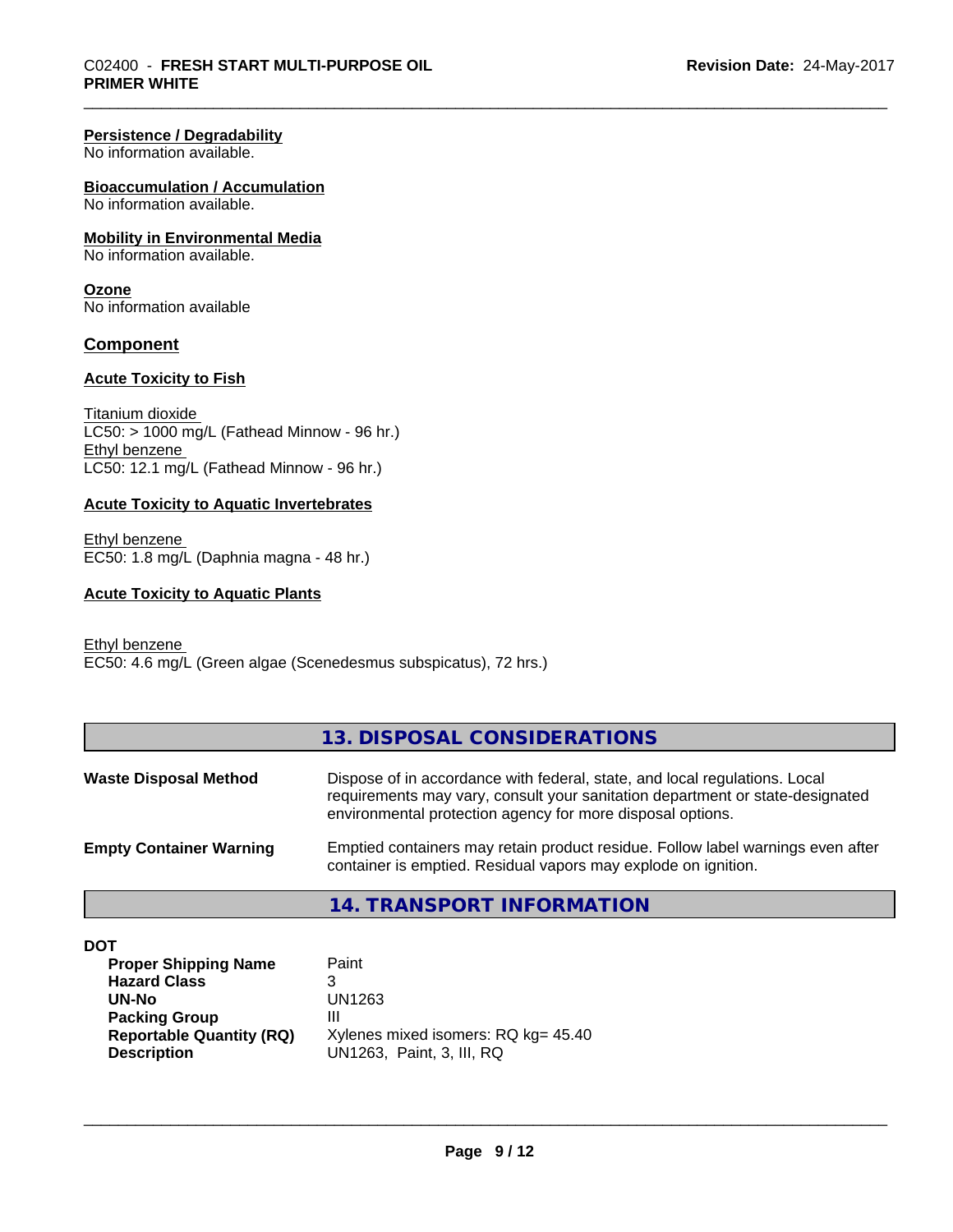In the US this material may be reclassified as a Combustible Liquid and is not regulated in containers of less than 119 gallons (450 liters) via surface transportation (refer to 49CFR173.120(b)(2) for further information).

| ICAO / IATA | Contact the preparer for further information. |
|-------------|-----------------------------------------------|
|             |                                               |

**IMDG / IMO** Contact the preparer for further information.

**15. REGULATORY INFORMATION**

### **International Inventories**

| <b>TSCA: United States</b> | Yes - All components are listed or exempt. |
|----------------------------|--------------------------------------------|
| <b>DSL: Canada</b>         | Yes - All components are listed or exempt. |

### **Federal Regulations**

| Yes |  |
|-----|--|
| Yes |  |
| Yes |  |
| Nο  |  |
| No  |  |
|     |  |

### **SARA 313**

Section 313 of Title III of the Superfund Amendments and Reauthorization Act of 1986 (SARA). This product contains a chemical or chemicals which are subject to the reporting requirements of the Act and Title 40 of the Code of Federal Regulations, Part 372:

| <b>Chemical Name</b> | <b>CAS-No</b> | Weight % (max) | <b>CERCLA/SARA 313</b>     |
|----------------------|---------------|----------------|----------------------------|
|                      |               |                | (de minimis concentration) |
| Ethyl benzene        | 100-41-4      |                |                            |

### **Clean Air Act,Section 112 Hazardous Air Pollutants (HAPs) (see 40 CFR 61)**

This product contains the following HAPs:

| <b>Chemical Name</b> | CAS-No         | Weight % (max) | <b>Hazardous Air Pollutant</b><br>(HAP) |
|----------------------|----------------|----------------|-----------------------------------------|
| Ethyl benzene        | $100 - 41 - 4$ | 0.5            | Listed                                  |

### **State Regulations**

### **California Proposition 65**

This product may contain small amounts of materials known to the state of California to cause cancer or reproductive *harm.*

### **State Right-to-Know**

| Chemica<br>name | Ma:<br>เจจαบแนวចแว | lorcov<br><b>Nev</b><br>JEI SE | <b>sylvania</b> |
|-----------------|--------------------|--------------------------------|-----------------|
| _imeston        |                    |                                |                 |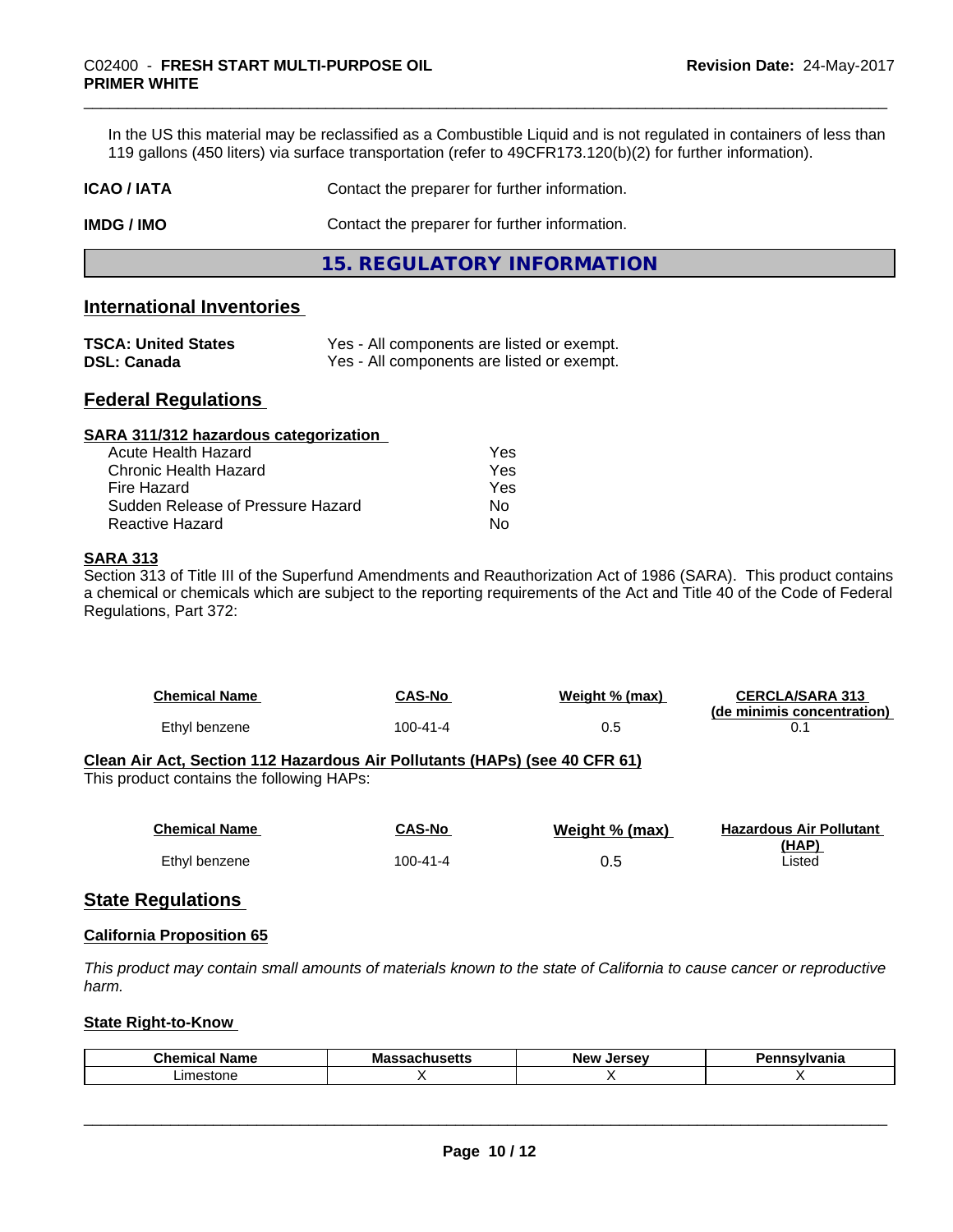| 4-Chlorobenzotrifluoride                        |  |  |
|-------------------------------------------------|--|--|
| Titanium dioxide                                |  |  |
| Diatomaceous earth                              |  |  |
| Solvent naphtha, petroleum, medium<br>aliphatic |  |  |
| Silica, crystalline                             |  |  |
| Ethyl benzene                                   |  |  |

### **Legend**

X - Listed

# **16. OTHER INFORMATION**

| HMIS -<br><b>HMIS Legend</b> | Health: $1^*$ | <b>Flammability: 2</b> | <b>Reactivity: 0</b> | PPE: - |  |
|------------------------------|---------------|------------------------|----------------------|--------|--|
| 0 - Minimal Hazard           |               |                        |                      |        |  |
| 1 - Slight Hazard            |               |                        |                      |        |  |
| 2 - Moderate Hazard          |               |                        |                      |        |  |

- 3 Serious Hazard
- 
- 4 Severe Hazard
- \* Chronic Hazard
- X Consult your supervisor or S.O.P. for "Special" handling instructions.

*Note: The PPE rating has intentionally been left blank. Choose appropriate PPE that will protect employees from the hazards the material will present under the actual normal conditions of use.*

*Caution: HMISÒ ratings are based on a 0-4 rating scale, with 0 representing minimal hazards or risks, and 4 representing significant hazards or risks. Although HMISÒ ratings are not required on MSDSs under 29 CFR 1910.1200, the preparer, has chosen to provide them. HMISÒ ratings are to be used only in conjunction with a fully implemented HMISÒ program by workers who have received appropriate HMISÒ training. HMISÒ is a registered trade and service mark of the NPCA. HMISÒ materials may be purchased exclusively from J. J. Keller (800) 327-6868.*

**WARNING!** If you scrape, sand, or remove old paint, you may release lead dust. LEAD IS TOXIC. EXPOSURE TO LEAD DUST CAN CAUSE SERIOUS ILLNESS, SUCH AS BRAIN DAMAGE, ESPECIALLY IN CHILDREN. PREGNANT WOMEN SHOULD ALSO AVOID EXPOSURE.Wear a NIOSH approved respirator to control lead exposure. Clean up carefully with a HEPA vacuum and a wet mop. Before you start, find out how to protect yourself and your family by contacting the National Lead Information Hotline at 1-800-424-LEAD or log on to www.epa.gov/lead.

| <b>Prepared By</b>      | <b>Product Stewardship Department</b><br>Benjamin Moore & Co.<br>101 Paragon Drive<br>Montvale, NJ 07645<br>855-724-6802 |
|-------------------------|--------------------------------------------------------------------------------------------------------------------------|
| <b>Revision Date:</b>   | 24-May-2017                                                                                                              |
| <b>Revision Summary</b> | Not available                                                                                                            |

#### Disclaimer

The information contained herein is presented in good faith and believed to be accurate as of the effective date shown above. This information is furnished without warranty of any kind. Employers should use this information only as a **supplement to other information gathered by them and must make independent determination of suitability and** completeness of information from all sources to assure proper use of these materials and the safety and health of